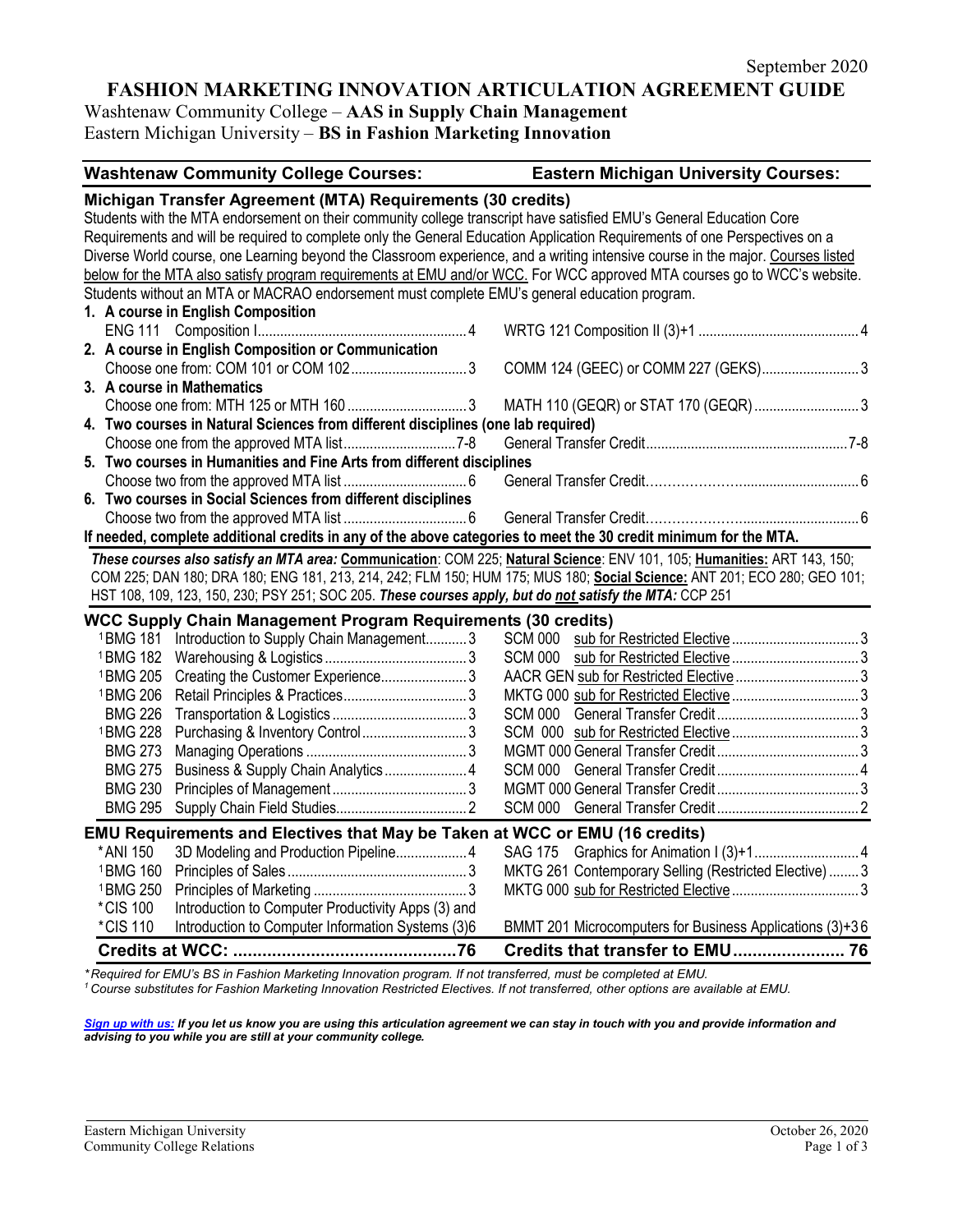# **FASHION MARKETING INNOVATION ARTICULATION AGREEMENT GUIDE**

Washtenaw Community College – **AAS in Supply Chain Management**  Eastern Michigan University – **BS in Fashion Marketing Innovation**

# **Completion of the BS in Fashion Marketing Innovation**

### **Major Requirements (51 credits)**

## **Program Requirements (48 credits)**

| <b>ATM 145</b> | Introduction to Business Fashion 3                |  |
|----------------|---------------------------------------------------|--|
| <b>ATM 150</b> | Fashion Trend Forecasting3                        |  |
| <b>ATM 200</b> | Aesthetics & Design for the Apparel Industry3     |  |
| ATM 212        | Textile Science I: Fibers & Yarns 3               |  |
| <b>ATM 255</b> |                                                   |  |
| ATM 302        | Fashion Manufacturing Techniques CAD I 3          |  |
| <b>ATM 312</b> |                                                   |  |
| ATM 345        |                                                   |  |
| ATM 355        |                                                   |  |
| ATM 390        | Virtual Retail and Merchandising3                 |  |
| ATM 437        |                                                   |  |
| 1 ATM 487L4    |                                                   |  |
|                | <sup>2</sup> BMMT 300W Research & Writing [GEWI]3 |  |
| FMI 125        | Fashion Brand Management3                         |  |
| FMI 402        | Product Development CAS-2 3                       |  |
| MGMT 388       | Introduction to Entrepreneurship 3                |  |
|                |                                                   |  |

## **Restricted Electives (3 credits)**

Select 3 hours from the following list or with approval from a program advisor, any course from the following minors, Marketing, Entrepreneurship, and Supply Chain. Students who have not transferred courses over from WCC toward this requirement must complete the 24 required credits for Restricted Electives.

| <b>ATM 105</b>  |                                           |  |
|-----------------|-------------------------------------------|--|
| ATM 118         |                                           |  |
| <b>ATM 135</b>  | Cultural Study of Dress [GEGA] 3          |  |
| <b>ATM 210</b>  |                                           |  |
| <b>ATM 265</b>  | Merchandising of Interior Furnishings3    |  |
| <b>ATM 380</b>  | Fashion of the Haute Couture 3            |  |
| <b>ATM 392</b>  |                                           |  |
| <b>ATM 404</b>  | Textiles for Merchandising 3              |  |
| <b>ATM 439</b>  |                                           |  |
| <b>FMI 460</b>  | Virtual Product Development CAD 3D 3      |  |
| <b>MKTG 360</b> |                                           |  |
| <b>MKTG 365</b> |                                           |  |
|                 |                                           |  |
| <b>MKTG 473</b> | Marketing & Product Innovation3           |  |
| <b>SCM 380</b>  | Introduction to Supply Chain Management 3 |  |
| <b>SCM 385</b>  |                                           |  |
| <b>SCM 386</b>  | Purchasing & Supply Management3           |  |
|                 |                                           |  |

| Minimum Credits to Graduate:  120 |  |
|-----------------------------------|--|

*1 Satisfies EMU's Learning Beyond the Classroom Requirement. 2 Satisfies EMU's Writing Intensive Requirement*